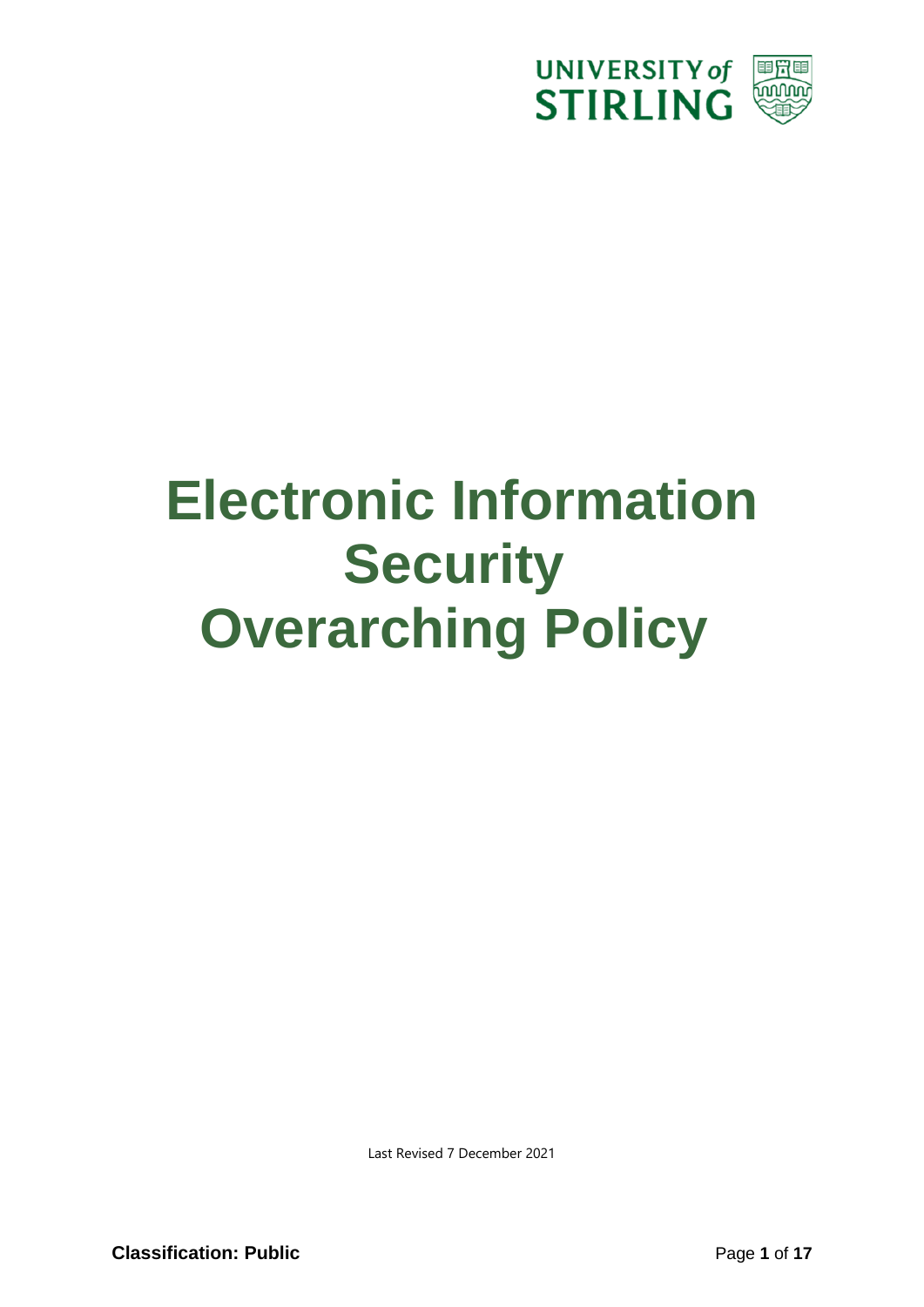

#### <span id="page-1-0"></span>**Document Control**

| Title                     | <b>Electronic Information Security Overarching Policy</b> |
|---------------------------|-----------------------------------------------------------|
| Abstract                  | The aim of this document is to outline all                |
|                           | the Information Services policies that govern how the     |
|                           | University of Stirling manages its information security.  |
| Version                   | 1.5                                                       |
| Date Issued               | 7 December 2021                                           |
| <b>Status</b>             | <b>Issued</b>                                             |
| Document owner            | <b>Information Services</b>                               |
| Creator name              | Dr David Telford                                          |
| organisation<br>Creator   | The University of Stirling                                |
| name                      |                                                           |
| Subject category          | Information security                                      |
| <b>Access constraints</b> | Public                                                    |

#### **Document Revision History**

| <b>Version</b> | <b>Date</b> | <b>Author</b>         | <b>Summary of changes</b>                         |
|----------------|-------------|-----------------------|---------------------------------------------------|
| 0.1            | 28 Aug 2019 | David Telford         | Initial draft                                     |
| 0.2            | 29 Aug 2019 | James Blair           | Review                                            |
| 0.3            | 29 Aug 2019 | David Telford         | Review and updates with<br>acknowledgements added |
| 0.4            | 3 Sep 2019  | Steven McIntosh       | Review with minor updates                         |
| 0.5            | 4 Sep 2019  | James Blair           | Minor updates                                     |
| 0.6            | 12 Sep 2019 | Gerry Mason           | Minor updates                                     |
| 1.0            | 29 Oct 2019 | David Telford         | Governance team updates                           |
| 1.2            | 6 Dec 2019  | Sonia Wilson          | Minor updates                                     |
| 1.3            | 6 Dec 2019  | Gerry Mason           | Minor updates                                     |
| 1.4            | 02 Sep 2020 | Victoria<br>Szymanska | Review and minor updates                          |
| 1.5            | 7 Dec 2021  | Victoria<br>Szymanska | Review and minor updates                          |

#### **Document Dependencies**

| <b>Title</b>               | <b>Document Name</b>                                            |
|----------------------------|-----------------------------------------------------------------|
| Incident management Policy | 01 The University of Stirling Incident Management Policy        |
| Network security Policy    | 02 The University of Stirling Network Security Policy           |
| Access control Policy      | 03 The University of Stirling Access Control Policy             |
| Data security Policy       | 04 The University of Stirling Data Security Policy              |
| Systems management Policy  | 05 The University of Stirling System Management Policy          |
| Software & DevOps Policy   | 06 The University of Stirling Software & DevOps Policy          |
| Third Party Access Policy  | 07 The University of Stirling Third Party Access Policy         |
| System usage Policy        | 08 The University of Stirling System Usage Policy               |
| <b>BCP/DR Policy</b>       | 09 The University of Stirling Business Continuity and DR Policy |
| Compliance Policy          | 10 The University of Stirling Compliance Policy                 |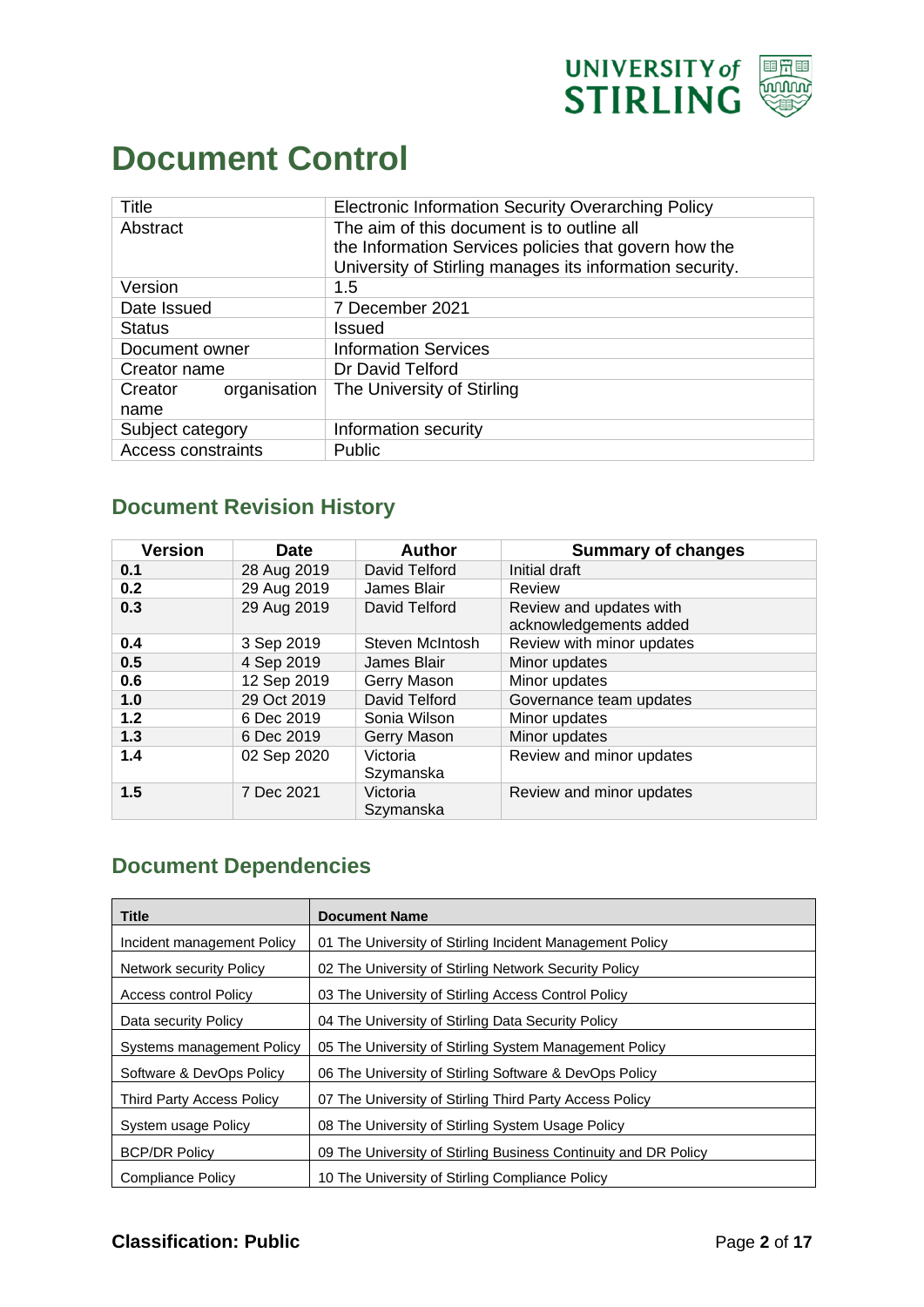

#### **Table of Contents**

| 1              |  |
|----------------|--|
| $\overline{2}$ |  |
| 3              |  |
| 4              |  |
| 5              |  |
| 6              |  |
| 7              |  |
| 8              |  |
| 9              |  |
| 10             |  |
| 11             |  |
|                |  |
|                |  |
|                |  |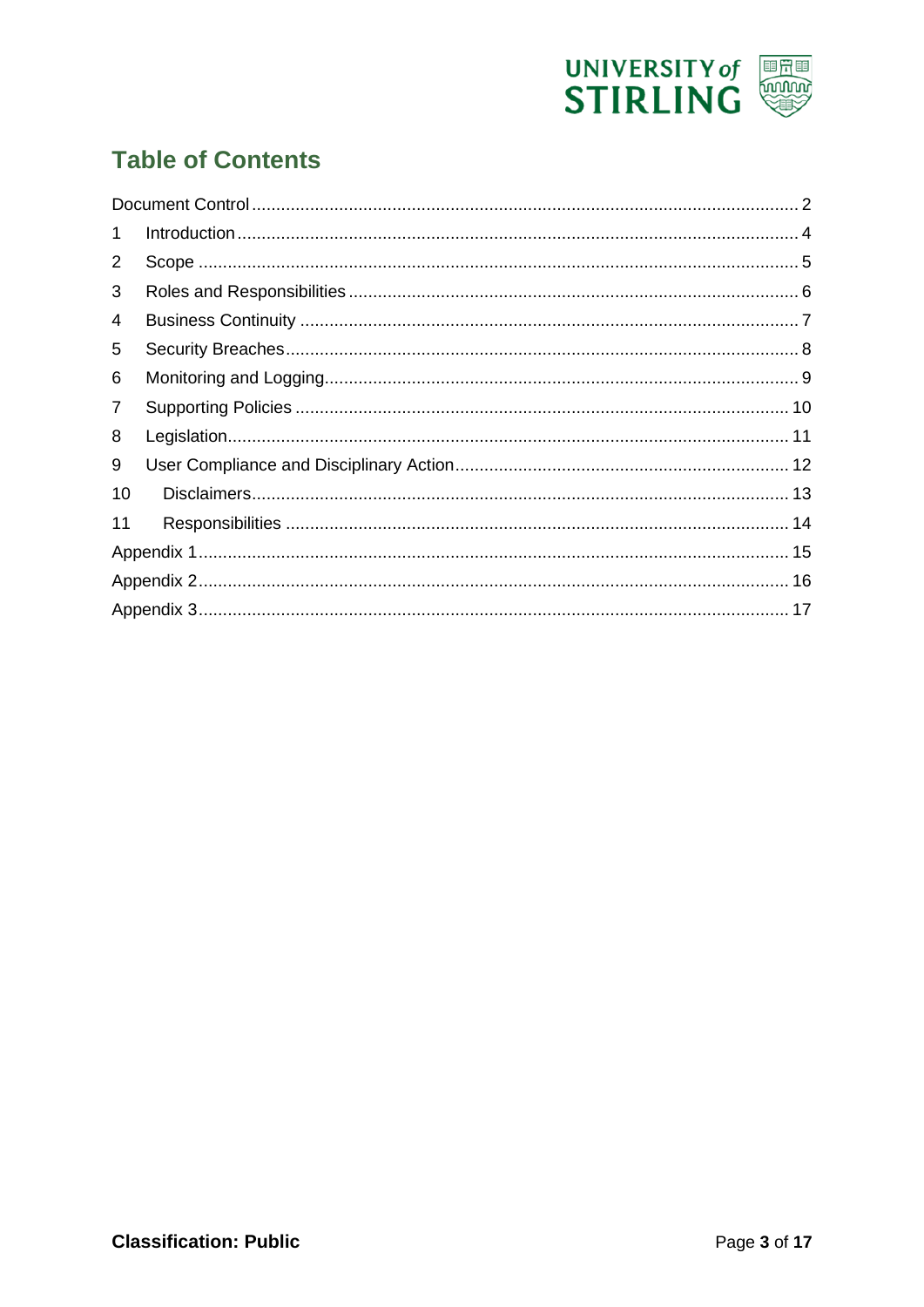

### <span id="page-3-0"></span>**1 Introduction**

The University of Stirling will protect its information from data breaches, the leaking of sensitive and confidential information, the willful or unintentional failure of information integrity and the disruption of the systems and services that allow authorised users access to its information. The University staff, students and authorised users will at all-times adhere to the University Information Security policy and its interdependent supporting policies detailed in this document. The policies are designed to support all activities involving information and require all staff, students and authorised users to work collectively to protect and secure the University of Stirling's information and the information it stores on behalf of others.

The Electronic Information Security Policy has been approved by the University Strategy & Policy Group (USPG) and the University Court and is part of the University's suite of policies and procedures. This policy has been developed and is reviewed annually on behalf of USPG by the Executive Director of Information Services and the University's Information Security Board working within Information Services. All changes to this policy will be communicated to staff, students and authorised information technology users. The policies will also be reviewed in light of changes to legislation, the evolving threat landscape and relevant organisational changes. Regular risk assessments will be carried out on all systems that are the primary sources of Information and those that receive, process or transmit this information. This will identify the likely impacts and possibility of security breaches.

The University of Stirling will establish and maintain appropriate contacts with other organisations, law enforcement authorities, regulatory bodies, and network and telecommunications operators in respect of its Electronic Information Security Policy.

All staff, students and authorised users must comply with this Electronic Information Security Policy. Failure of a user to comply with this policy will lead to the relevant University disciplinary procedures being invoked and, should criminality be discovered, these may be reported to the police or legal action taken.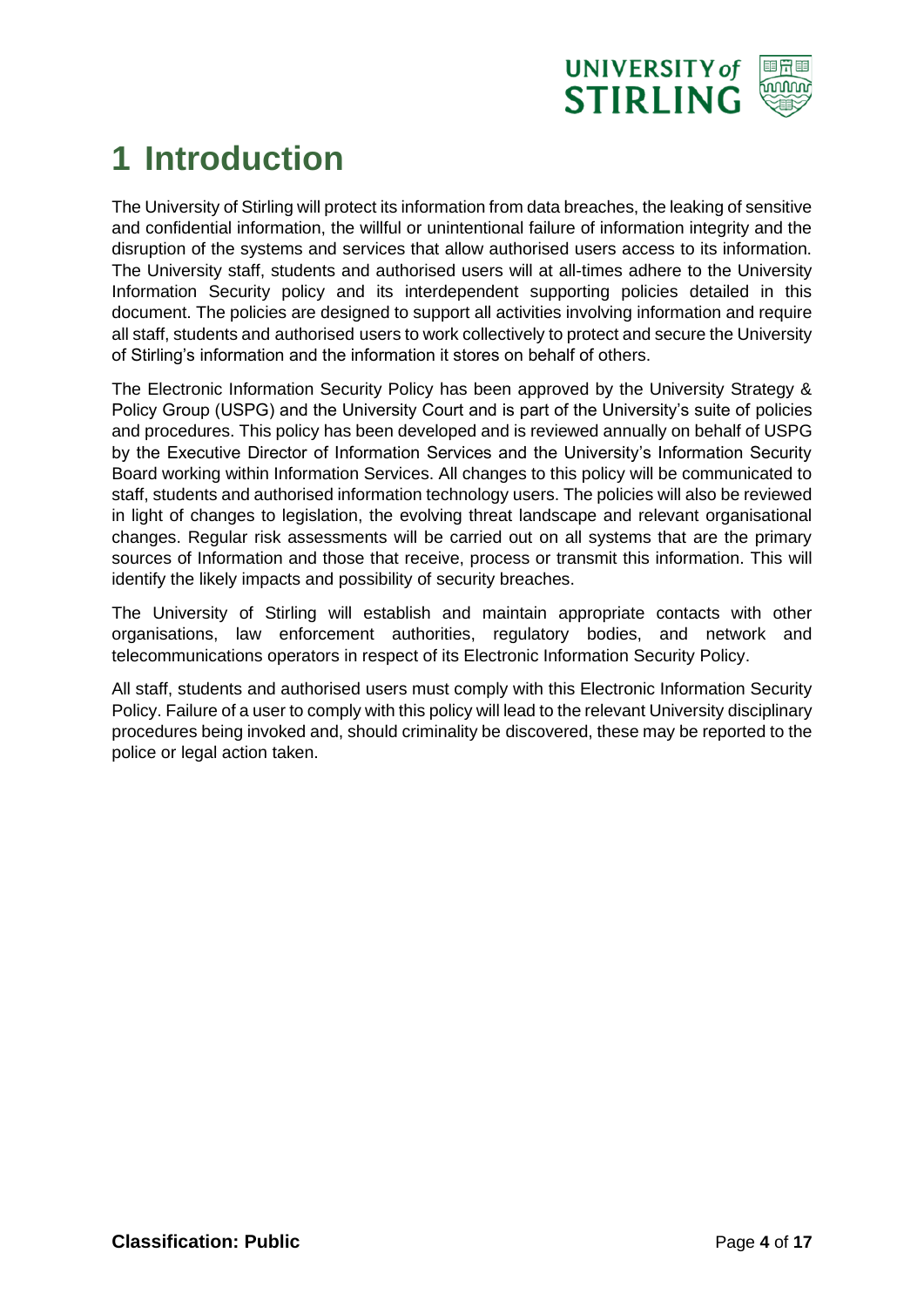

#### <span id="page-4-0"></span>**2 Scope**

The Electronic Information Security Policy applies to all staff, students and authorized users who access the University's information technology resources.

This policy applies to all use of information and information technology on the University of Stirling's premises and includes any devices owned privately and used on or off campus, and to technology and devices provided by the University of Stirling wherever it is used, and to all external access to the University of Stirling's information technology from wherever this is initiated.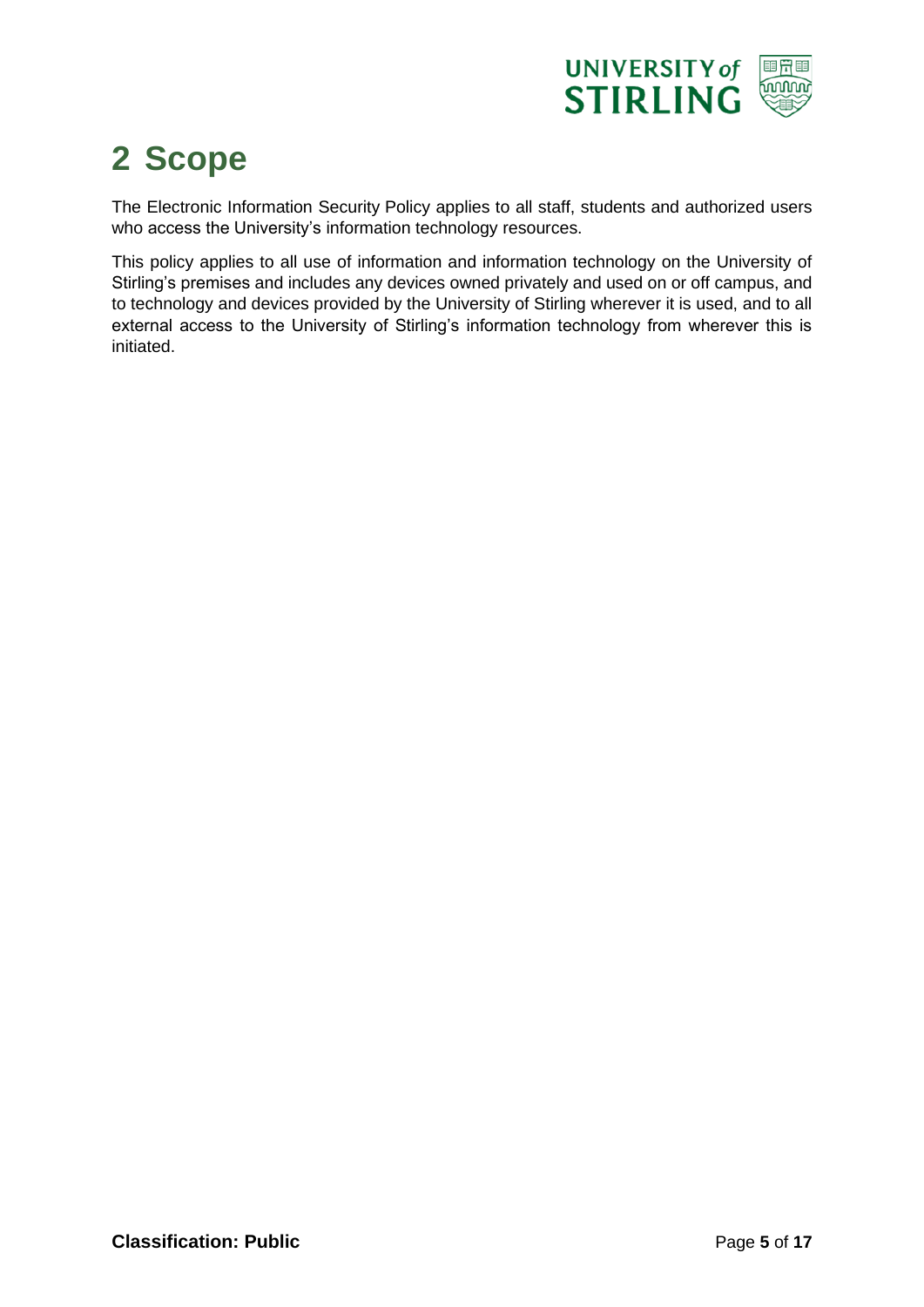

#### <span id="page-5-0"></span>**3 Roles and Responsibilities**

The Executive Director of Information Services is responsible for recommending updates to the Electronic Information Security Policy which will be reviewed annually and in the event of legislative, organisational or threat landscape changes. Revisions to the Electronic Information Security Policy will be approved by the USPG and the University Court. Where necessary, recommendations will be submitted to the University identifying resources, systems and services necessary to improve security measures in support of the revised policies.

The University's senior responsible officer for information security, the Information Services Information Security Manager (ISM) will lead the communications, advise on training and compliance and necessary actions to ensure secure use of University's information and technology. Further, they shall share best practice and information on relevant codes of practice, cyber security certification and compliance and is responsible for advising appropriate persons on the compliance with this policy and its associated codes of practice.

The responsibility for safeguarding University primary information systems and ensuring that specific security processes are carried out lies with the System Sponsor and manager for that system. The System Sponsor is normally the Head of the Department managing that information system (See Appendix 1).

Any manager within Information Services acting as Duty Manager can approve emergency action to be taken when required to enforce this policy. Longer term action requires the written approval of The Executive Director of Information Services and the University Secretary or, in their absence, a member of USPG (see Appendix 2) within 2 working weekdays.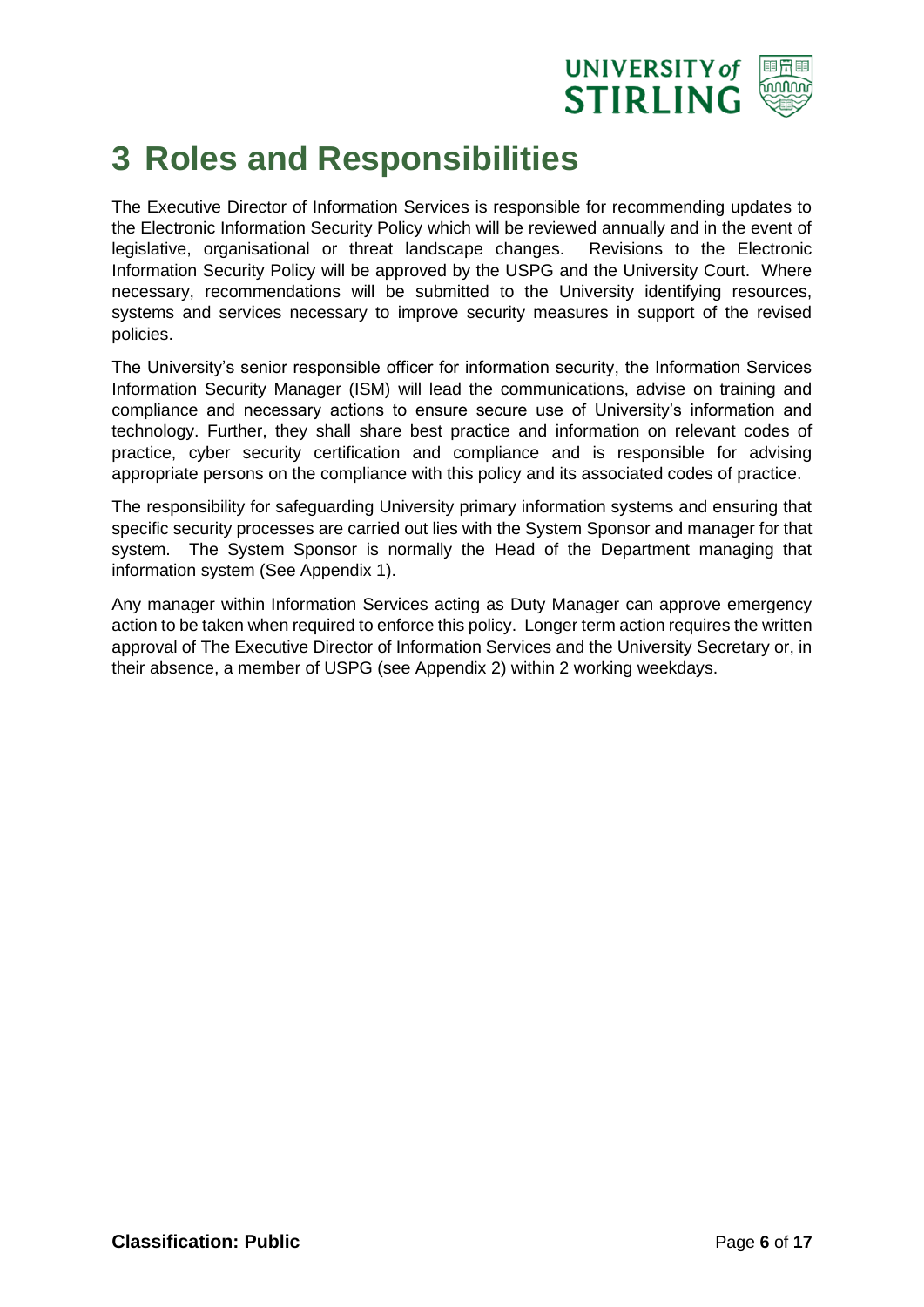

#### <span id="page-6-0"></span>**4 Business Continuity**

All primary corporate and academic information systems are required to have documented Disaster Recovery (DR) and Business Continuity Plans (BCP). Recovery processes and annual formal risk assessments should be undertaken to determine the level of criticality to the organisation. These should specify what level of business continuity planning is needed as well as when and how these are tested.

It is a University of Stirling requirement that all BCP plans are tested regularly. Plans will be scrutinised by both internal and external auditors to verify the level of testing and whether the plans are appropriately developed to meet the needs of recovery from a realistic disaster or malicious attack scenarios.

The frequency of testing is defined at an appropriate level for each system and documented within the DR and BCP plan and will include tests to confirm relevant staff and teams are able to put the plan into operation.

All relevant staff will receive appropriate training to be able to carry out their role with respect to business continuity plans.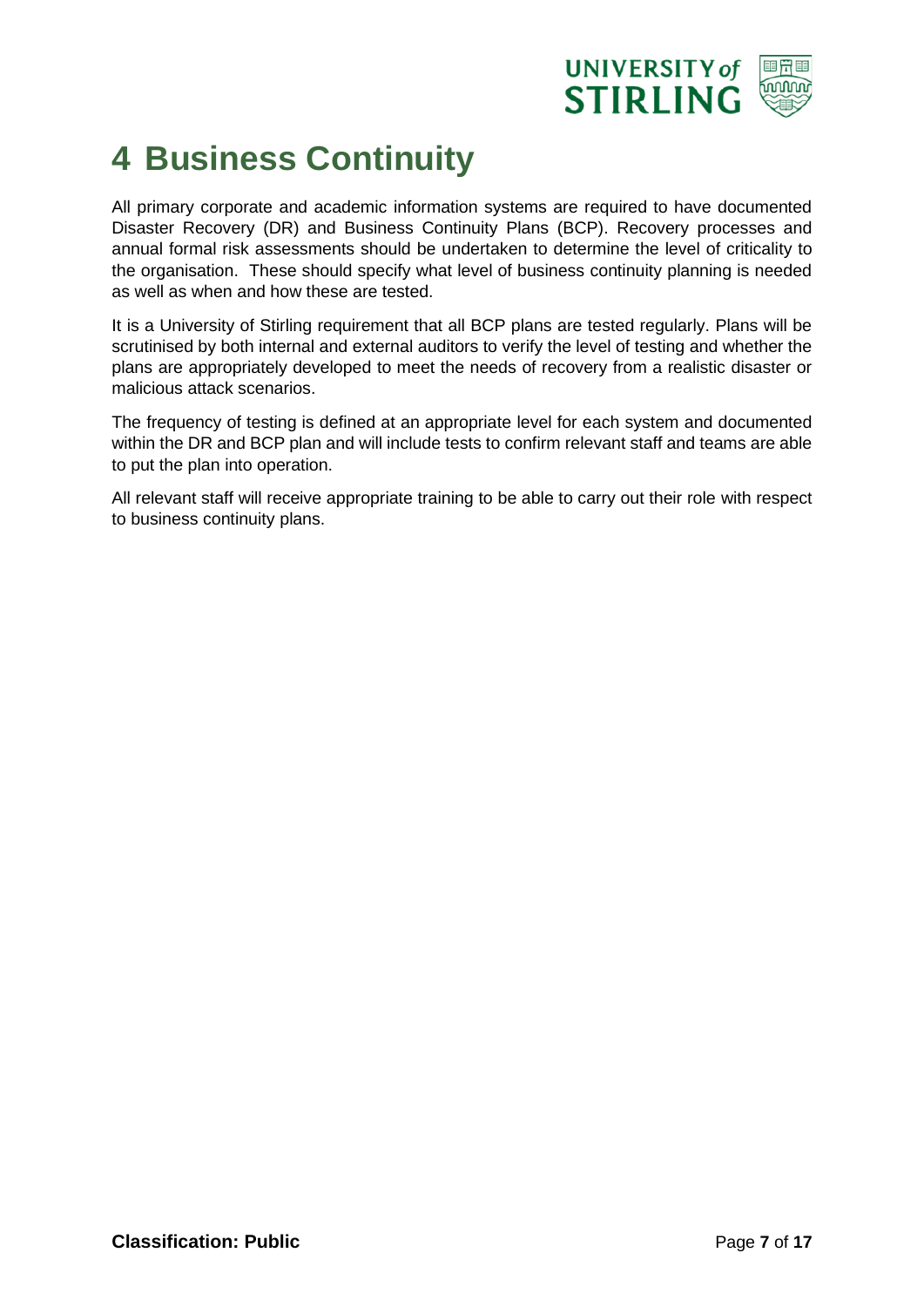

#### <span id="page-7-0"></span>**5 Security Breaches**

All potential suspected or identified security breaches of this policy should be immediately reported to the Information Services 'Service desk' on extension 7250 or by emailing [information.centre@stir.ac.uk.](mailto:information.centre@stir.ac.uk) Confidentiality of the information supplied will be maintained and shared only with appropriate staff on a need to know basis, including the Information Services Duty Manager and the Information Security Manager. Following a report of a breach an investigation will be instigated to ascertain the level of security breach and necessary actions.

If a suspected or actual breach of security has occurred the Information Security Manager will lead the necessary actions to secure the breach and may temporarily suspend access to system(s), data, software or networks.

The Information Services Duty Managers have the authority to protect the University against breaches of security by whatever means is deemed necessary and reasonable. These actions, if continuing, will require the written authority of the Executive Director of Information Services, the University secretary or in their absence a USPG member within 2 working days.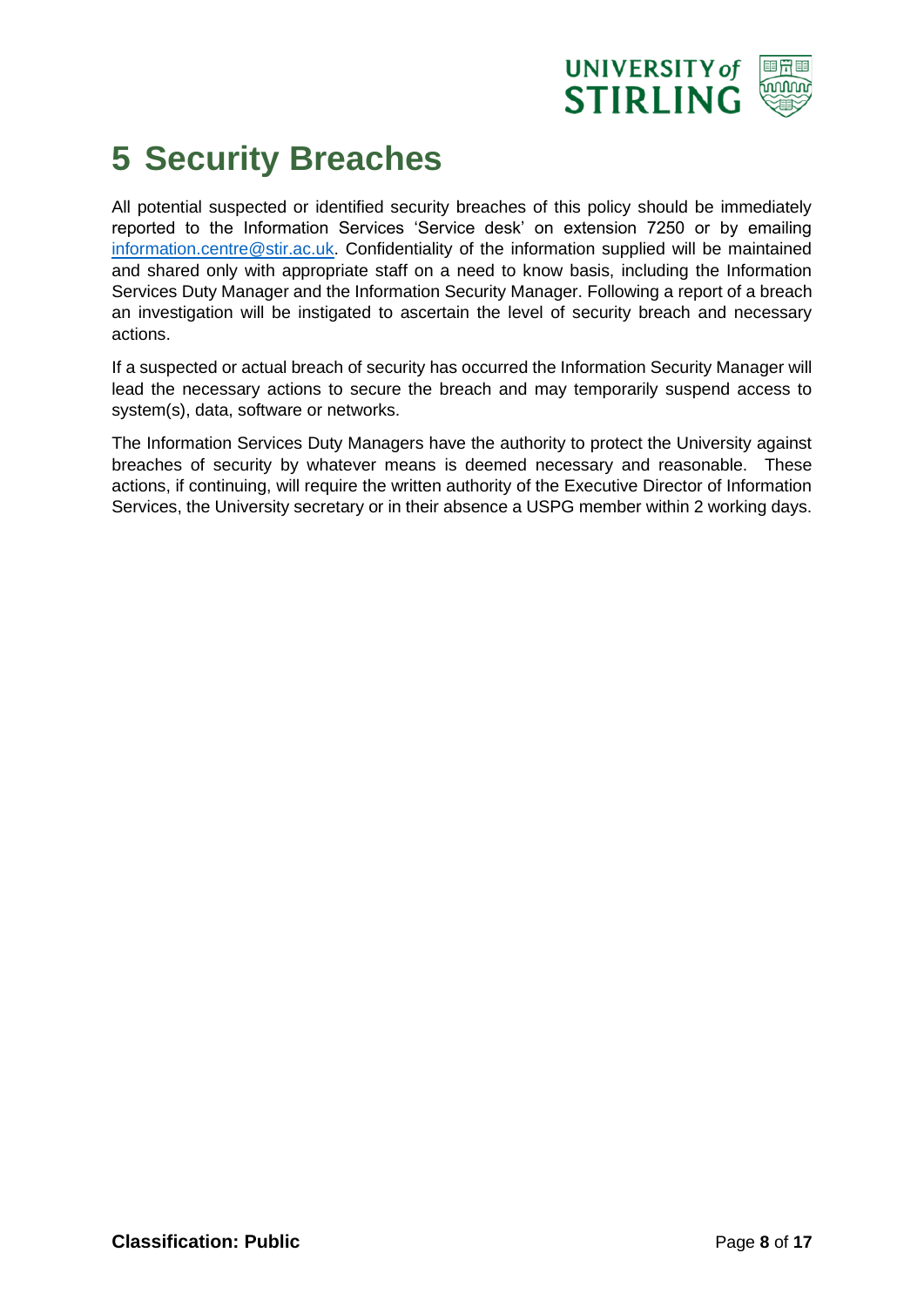

#### <span id="page-8-0"></span>**6 Monitoring and Logging**

The University will continually monitor network activity and data movements within the University and levels of data leaving the University systems and services.

Information Services will regularly review reports from JANET Computing Emergency Response Team (JANET CERT), HEFESTIS, the UK National Cyber Security Centre and other security sources and respond with actions to secure University digital, data and technological resources. The Monitoring and Logging Policy and all interdependent polices are linked within this document.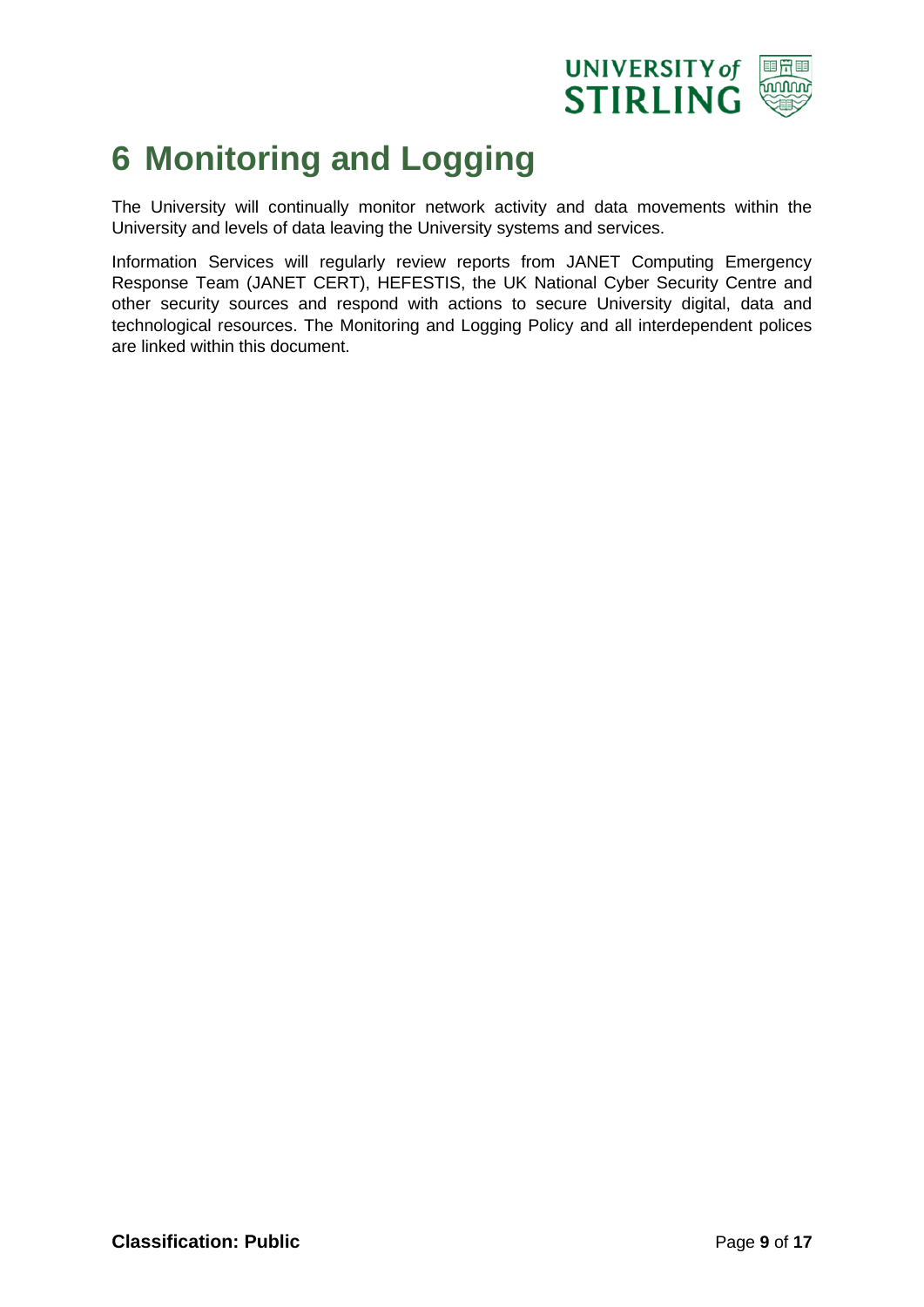

### <span id="page-9-0"></span>**7 Supporting Policies**

This overarching Electronic Information Security Policy's related and interdependent policy statements are designed to cover all key areas of Information Security based on the ISO 27000 series of information security standards and will reflect and respond to Cyber essentials Certification and future Scottish Government cyber security standards.

The overarching Policy and its interdependent policies are linked from this document and published on the University of Stirling's website. Staff, students and other persons authorised to use the information technology of University of Stirling are required to read these policies and adhere to them.

Assistance, advice or clarification can be sought from the Information Services Information Security Manager. Contact the Information Services 'Service desk' on extension 7250 or by emailing [information.centre@stir.ac.uk](mailto:information.centre@stir.ac.uk) for further information.

The interdependent policies are:

| <b>Title</b>                                          | <b>Document Name</b>                                                                     |
|-------------------------------------------------------|------------------------------------------------------------------------------------------|
| Incident<br><b>Management Policy</b>                  | 01 The University of Stirling Incident Management Policy                                 |
| <b>Network Security</b><br>Policy                     | 02 The University of Stirling Network Security Policy                                    |
| <b>Access Control</b><br>Policy                       | 03 The University of Stirling Access Control Policy                                      |
| Data security Policy                                  | 04 The University of Stirling Data Security Policy                                       |
| <b>Systems</b><br><b>Management Policy</b>            | 05 The University of Stirling System Management Policy                                   |
| Software & DevOps<br>Policy                           | 06 The University of Stirling Software and DevOps Policy                                 |
| <b>Third Party Access</b><br>Policy                   | 07 The University of Stirling Third Party Access Policy                                  |
| <b>System Usage</b><br>Policy                         | 08 The University of Stirling Acceptable Use Policy                                      |
| <b>BCP/DR Policy</b>                                  | 09 The University of Stirling Business Continuity and<br><b>Disaster Recovery Policy</b> |
| <b>Compliance Policy</b>                              | 10 The University of Stirling Compliance Policy                                          |
| Policy and<br>Monitoring and<br><b>Logging Policy</b> | 11 The University of Stirling Policy and Monitoring and Logging Policy                   |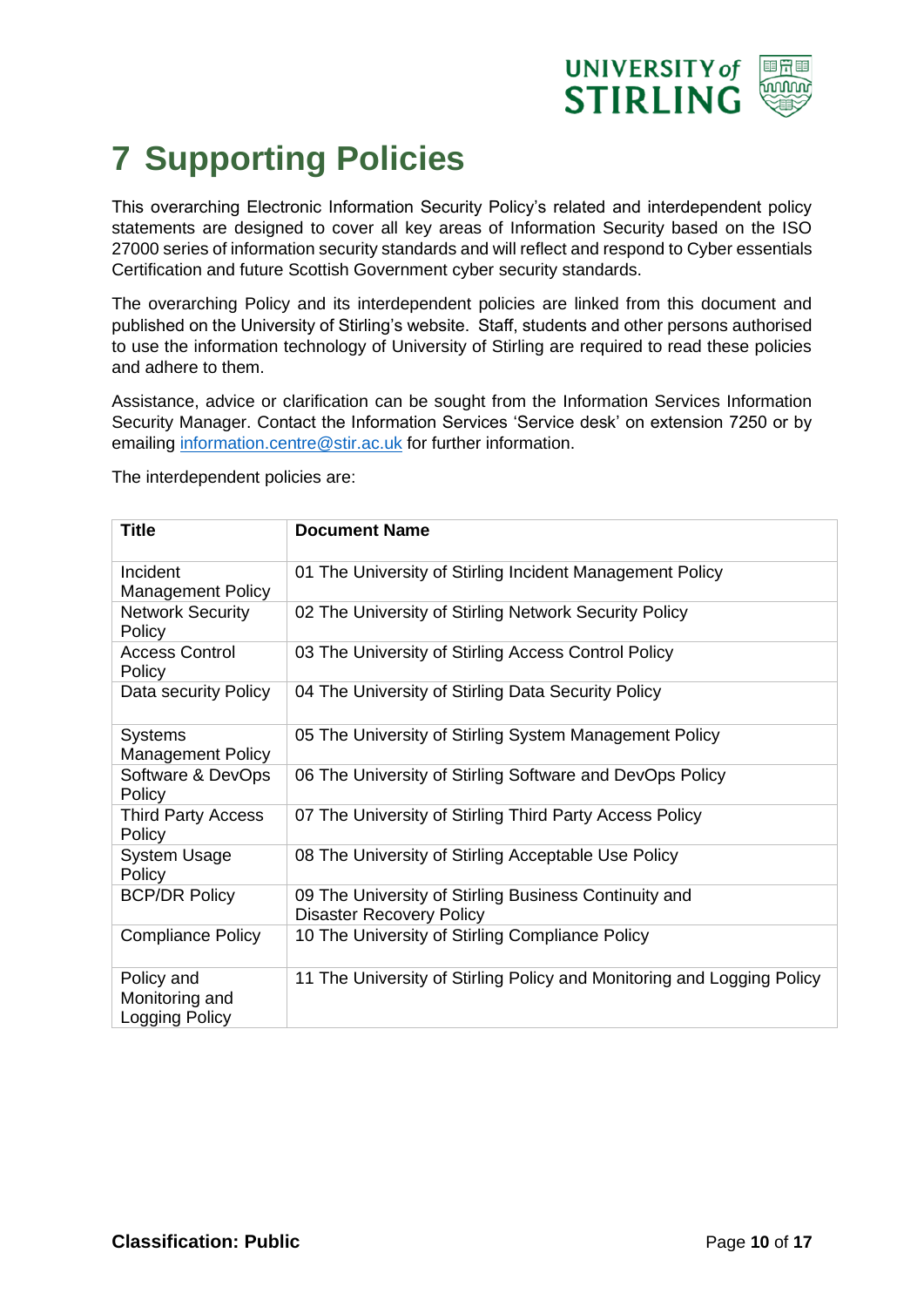

#### <span id="page-10-0"></span>**8 Legislation**

Information security at the University of Stirling is subject to legislation including the following:

- 1. Computer Misuse Act (1990);
- 2. Freedom of Information (Scotland) Act (2002);
- 3. General data protection regulation;
- 4. Data Protection Act (2018);
- 5. Copyright, Designs and Patents Act (1988);
- 6. Criminal Justice and Public Order Act (1994) ;
- 7. Human Rights Act (1998);
- 8. Regulation of Investigatory Powers Act (2000);
- 9. Lawful Business Practice Regulations (2000);
- 10. Regulation of Investigatory Powers (Scotland) Act (2000);
- 11. Communications Act (2003);
- 12. Terrorism Act (2006);
- 13. Police And Justice Act (2006);
- 14. Acceptable Use Policy of the Joint Academic Network (JANET), a copy of which can be viewed at URL: http://www.ja.net/company/policies/aup.html.

Note: Users must also comply with any regulations and instructions displayed alongside Information Technology facilities.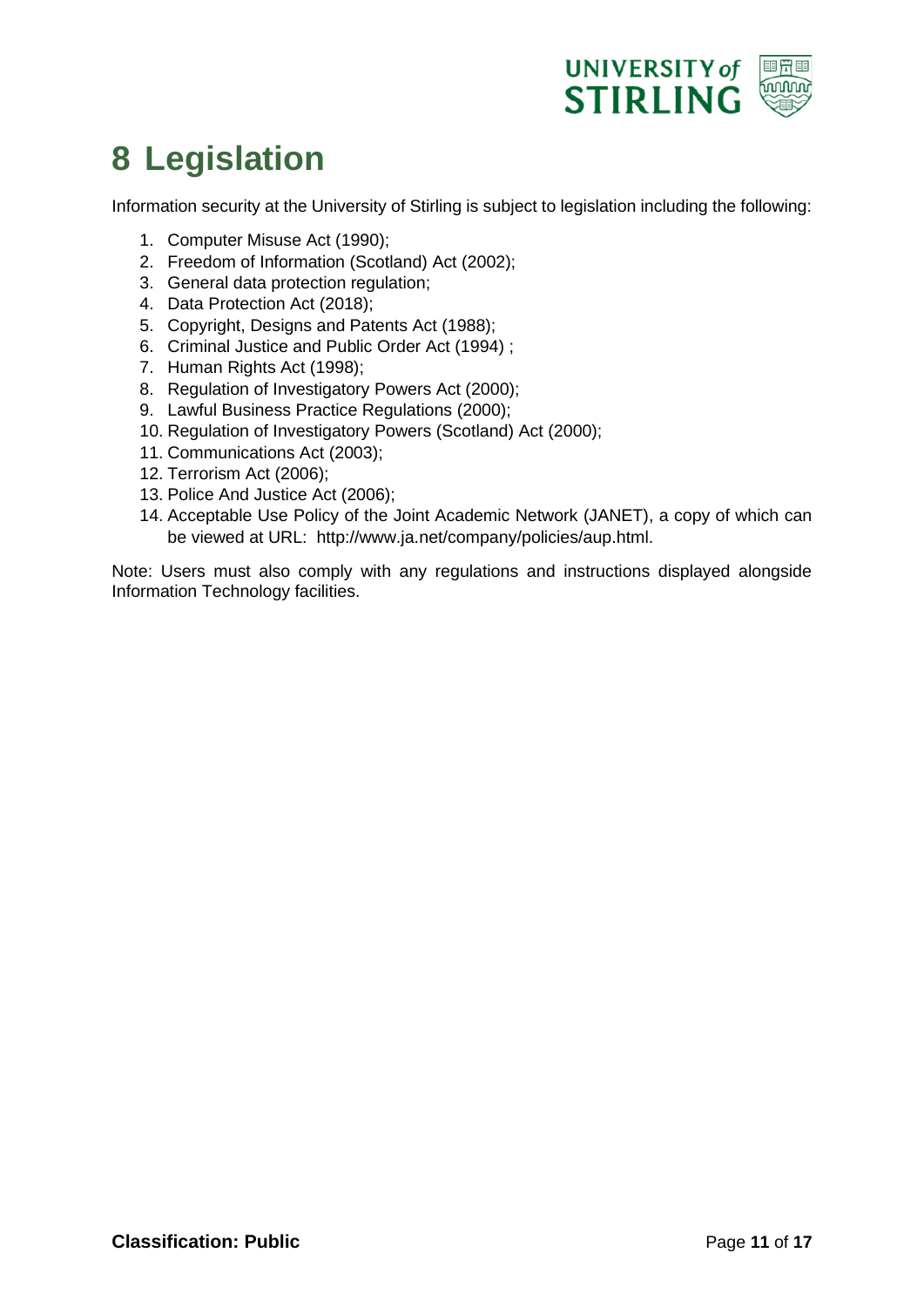

#### <span id="page-11-0"></span>**9 User Compliance and Disciplinary Action**

The staff terms and conditions of employment state that employees must follow the University regulations which include this policy.

Line Managers must provide specific guidance on legal compliance to any member of staff whose duties require it.

The Student Regulations state that students must follow University regulations which include this policy.

All third-party users who are given access to the University's information technology must agree to abide by the University's Electronic Information Security Policy.

This policy is available electronically in the Information Services section of the Intranet.

It is also available in hard copy from the IS Service Desk. Updates will be published in the same locations.

Failure of a user to comply with any part of the Electronic Information Security Policy will lead to the relevant disciplinary procedures being invoked and actions may be reported to the police or legal action may be taken.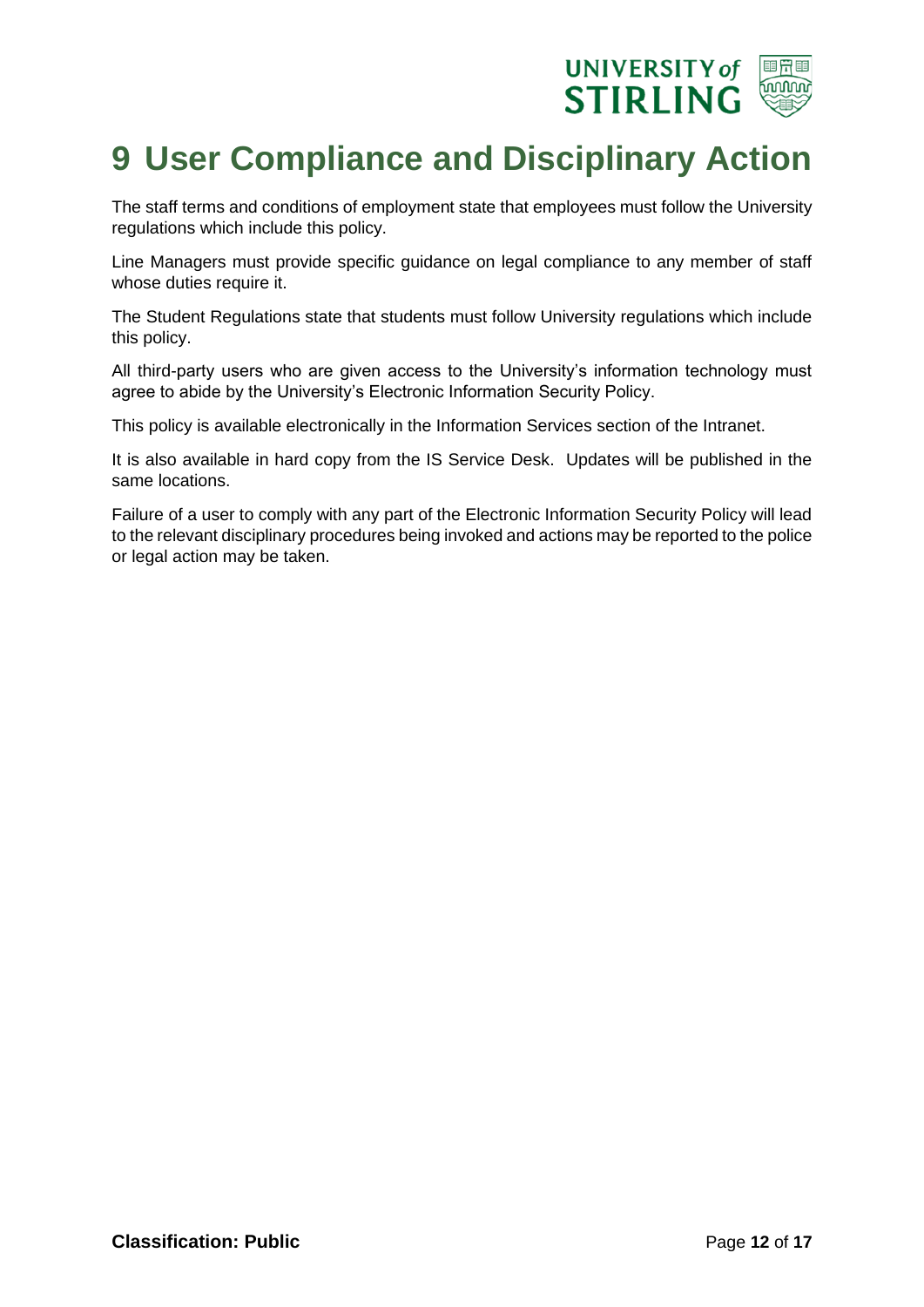

#### <span id="page-12-0"></span>**10 Disclaimers**

The University of Stirling accepts no responsibility for the malfunctioning of any equipment or software, failure in security or integrity of any stored program or data or for any loss alleged to have been caused whether by defect in the resources or by act or neglect of the University of Stirling, its employees or agents.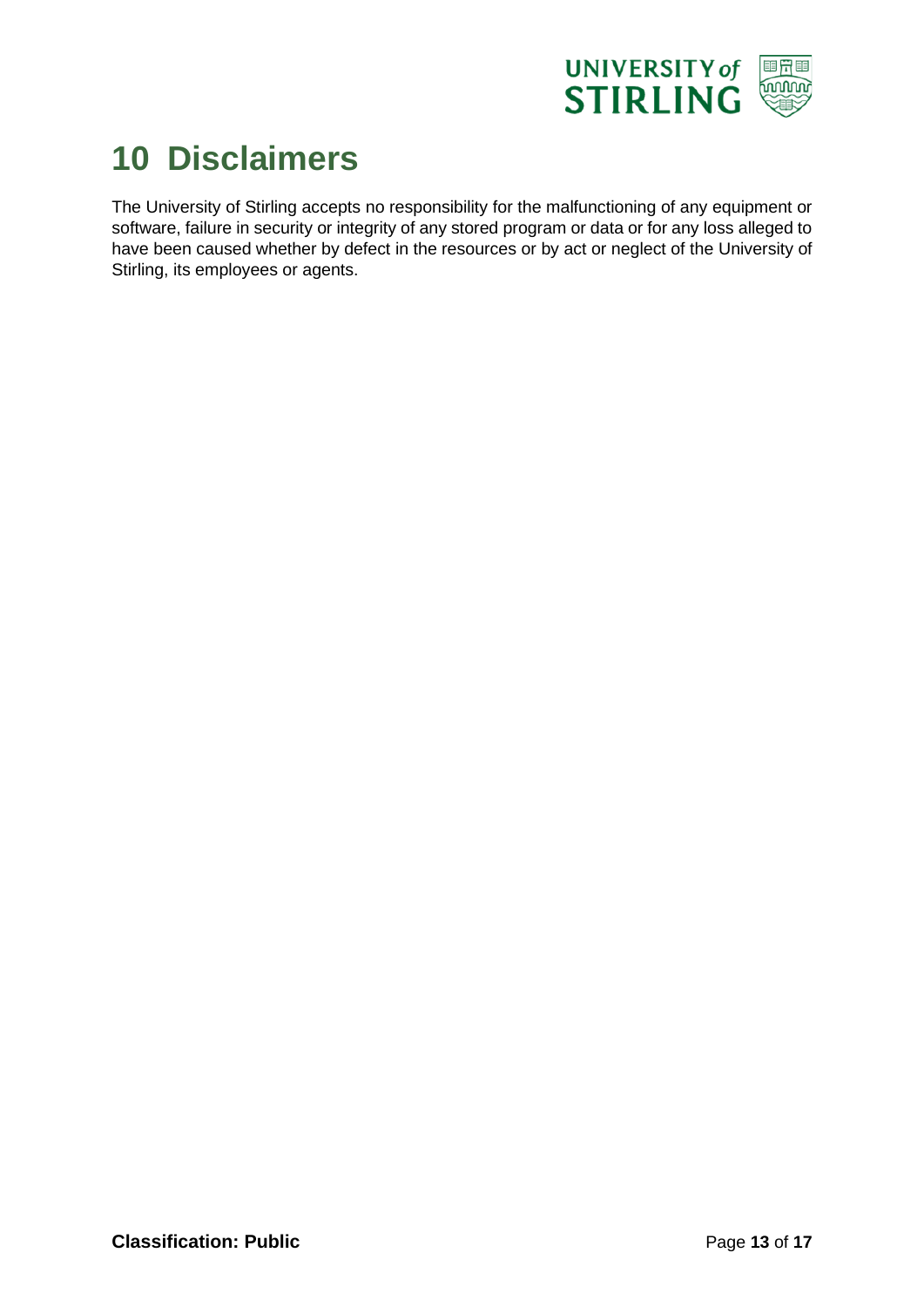

### <span id="page-13-0"></span>**11 Responsibilities**

| <b>Role</b>                                             | <b>Responsibilities</b>                                                                             |
|---------------------------------------------------------|-----------------------------------------------------------------------------------------------------|
| <b>USPG and the University Court</b>                    | Authorise policy                                                                                    |
| <b>Information Services Directorate</b>                 | Define policy                                                                                       |
| <b>Information Security Board</b>                       | Create procedures, standards and controls                                                           |
| <b>Information Security Manager</b>                     | Has direct responsibility for maintaining this<br>policy and providing advice on<br>implementation. |
| Information Centre (Security Incident<br>Response Team) | Handle incoming incidents                                                                           |
| IS staff                                                | Be familiar with and adhere to the policies at<br>all times.                                        |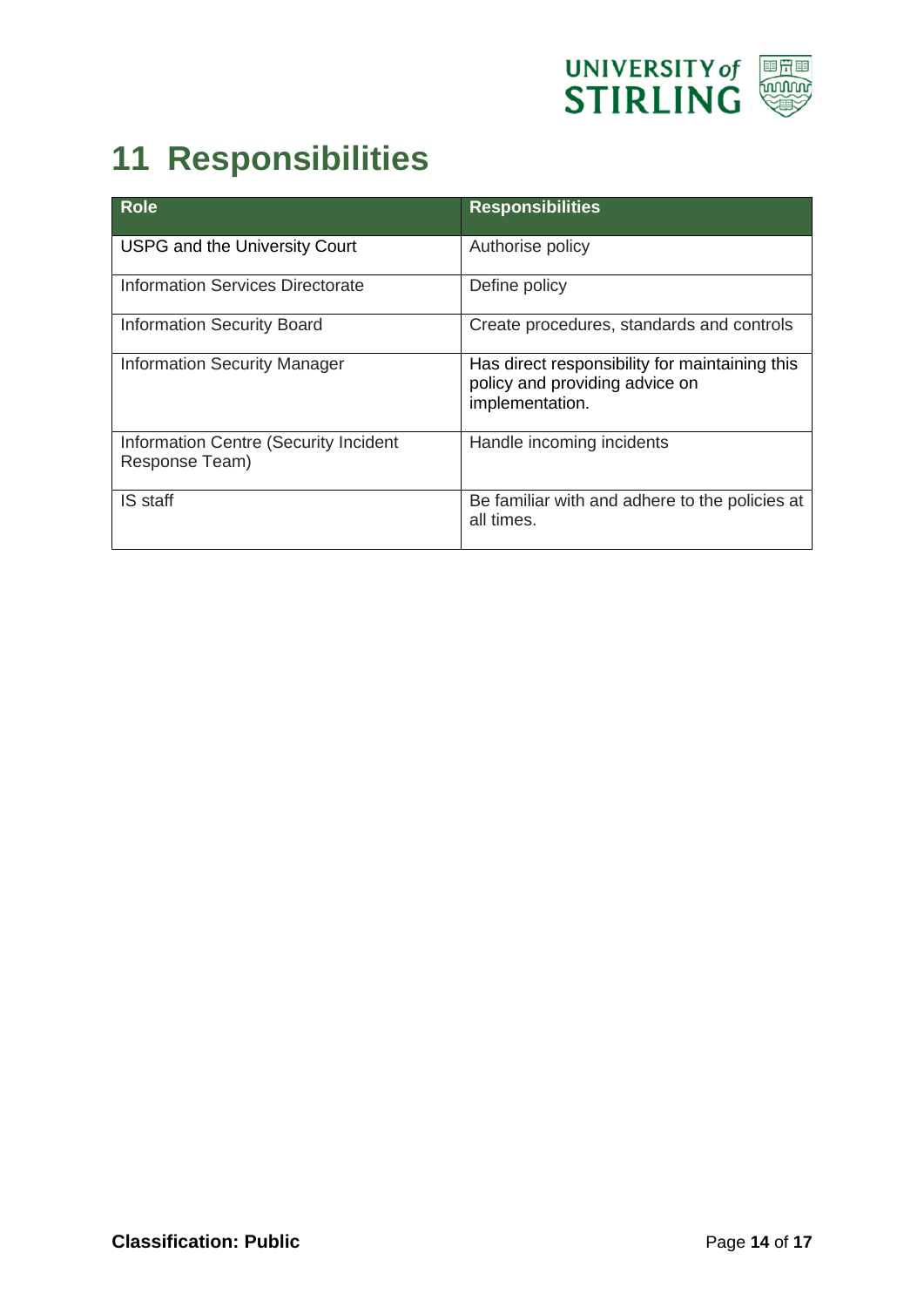

# <span id="page-14-0"></span>**Appendix 1**

#### **Main University System Owners:**

| <b>Role</b>                           | <b>Responsibilities</b>        |
|---------------------------------------|--------------------------------|
| Head of Student Systems & Data        | Tribal                         |
| Head of Systems & Treasury            | Agresso                        |
| <b>Estates Systems Manager</b>        | Archibus                       |
| Learning and Teaching Support Manager | Canvas                         |
| Head of HR services                   | SAP                            |
| Research Systems Manager              | Worktribe, ethics?system       |
| <b>Head Digital &amp; Content</b>     | University website             |
| <b>Head of Business Applications</b>  | Library System, Data warehouse |
| Head of Policy & Planning             | Management Information systems |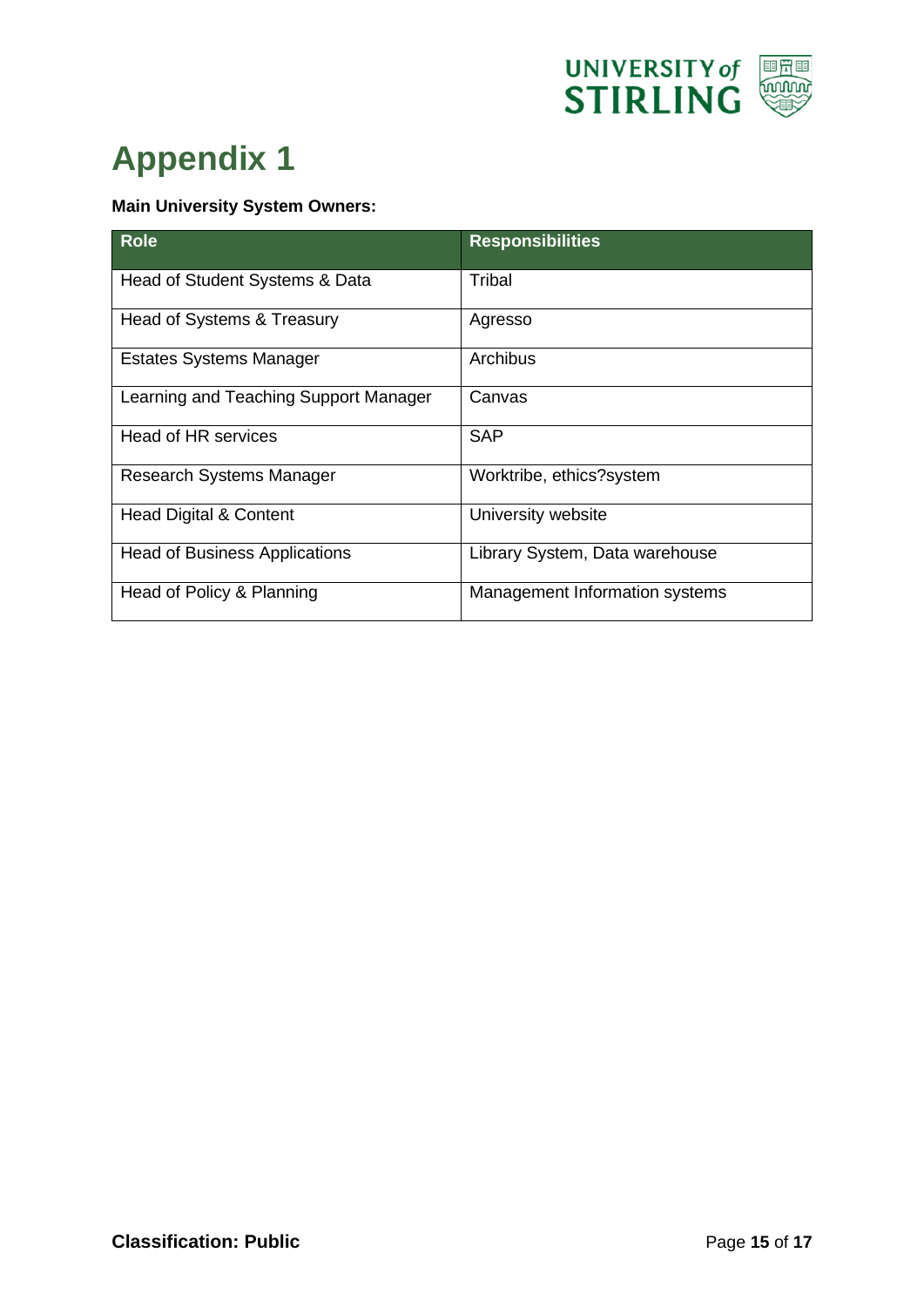

# <span id="page-15-0"></span>**Appendix 2**

**University Strategy & Policy Group (USPG) Membership:** 

Principal & Vice-Chancellor University Secretary & Chief Operating Officer Senior Deputy Principal Deputy Principal (Research) Deputy Principal (Education and Students) Deputy Principal (Internationalisation) Deputy Secretary Executive Director of Finance Executive Director of Communications, Marketing and Recruitment Executive Director of HR and Organisation Development